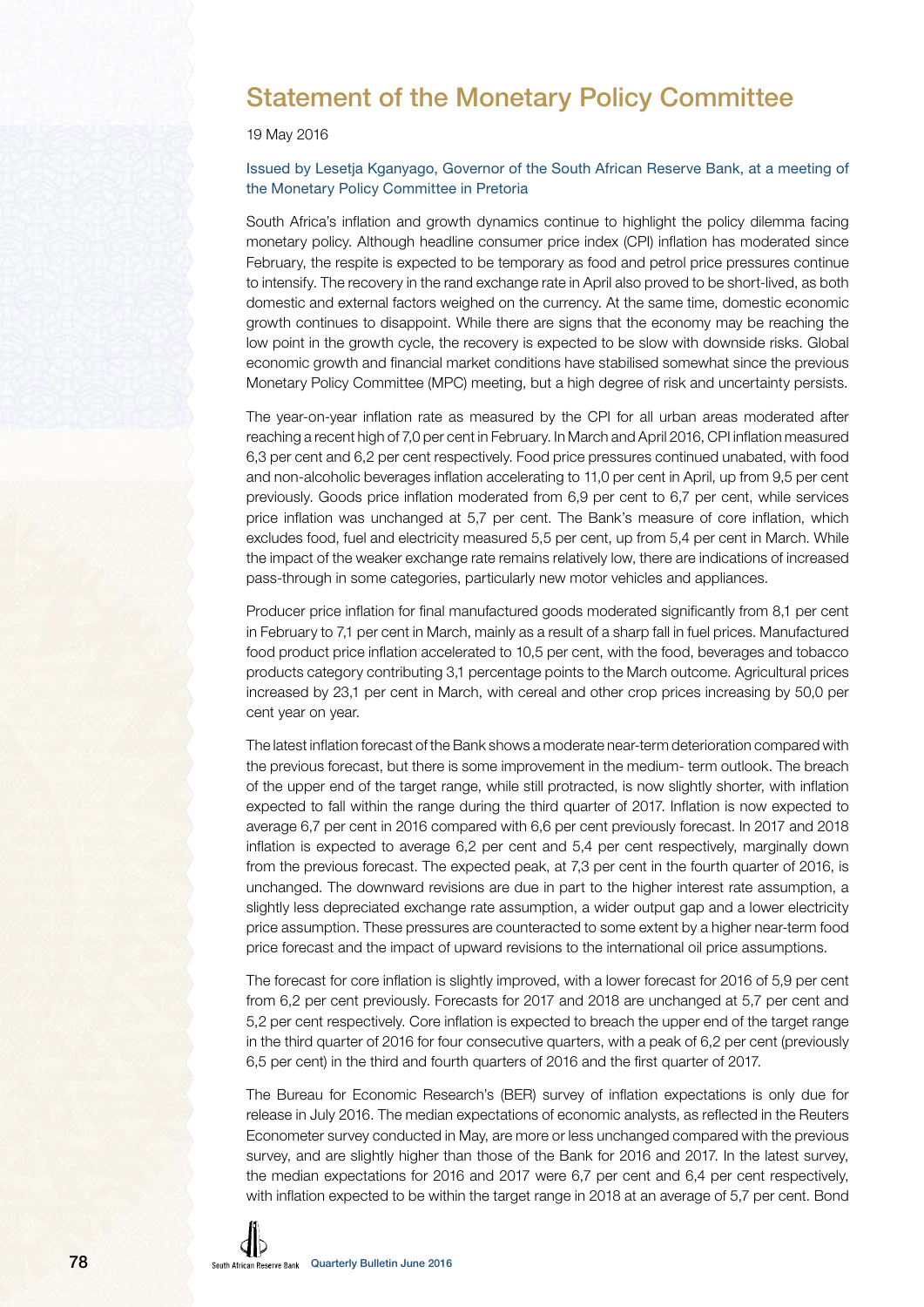market expectations implicit in the break-even inflation rates are more or less unchanged since the previous meeting and remain at fairly elevated levels.

Global growth remains hesitant following a disappointing first quarter in the United States (US) and the United Kingdom (UK) in particular. While labour market conditions in the US have improved, low corporate profits have constrained investment. However, consensus forecasts show that a moderate improvement is expected in the coming months, but at a lower rate than previously expected. The outlook for the UK is clouded by the possibility of an exit from the European Union (EU), while the prospects for the Japanese economy remain uncertain. By contrast, the growth outlook in the euro area is more promising, driven by improvements in Germany and France in particular, although there are concerns that the recent momentum may be fading.

Divergent prospects are evident in the emerging markets. Russia and Brazil remain in recession, but there are signs of some stabilisation in China as the economy appears to be responding to government policy initiatives. This improvement, along with a weaker US dollar, has resulted in some recovery in commodity prices as well as a pickup in portfolio flows to emerging markets. Of some concern is the persistent deterioration in growth forecasts for sub-Saharan Africa, which includes some of South Africa's important trading partners. The region is now expected to underperform the global economy in 2016, for the first time in 16 years, as the effects of lower commodity prices and drought take their toll.

Global inflation pressures remain benign, with low energy prices still having an impact, although this effect is likely to dissipate with the recent upward trend in oil prices. The latest data show declining prices in the euro area and Japan, and low inflation in the US and the UK. Inflation has remained relatively higher in a number of Latin American economies, particularly those experiencing currency depreciation. As a result of these trends, asynchronous monetary policies persist. While policies are generally accommodative amid subdued growth, particularly in many advanced economies, a number of emerging markets have maintained a tightening bias in response to inflation pressures. The US Federal Reserve (Fed) is expected to continue with its slow pace of policy rate normalisation but there is a high degree of uncertainty regarding the timing of the next increase.

The rand exchange rate has remained volatile, and following a few weeks of relative strength has resumed a weakening path, and continues to pose an upside risk to the inflation outlook. Since the previous meeting of the MPC, the rand has traded in a range of between R14,20 and R15,90 against the US dollar, and has depreciated by 1,5 per cent against the dollar, by 0,9 per cent against the euro, and by 1,2 per cent on a trade-weighted basis.

During this period the rand was initially favourably impacted by improved commodity prices, the narrower trade balance, and expectations of a slower pace of US Fed monetary policy tightening. However, these gains were reversed as global growth concerns resurfaced in early May and other domestic factors, including the low growth outlook, concerns about a possible ratings downgrade and, more recently, heightened political uncertainty impacted adversely on the currency.

Although the capital flow environment for emerging markets has improved recently, this has not applied to equity flows. South Africa's experience has mirrored this, but with stronger equity outflows. According to the JSE Limited, since the beginning of the year, net sales of domestic equities by non-residents have amounted to R56 billion. By contrast, non-residents have been net purchasers of domestic government bonds (year-to-date R23 billion), although the past two weeks have seen net sales.

The domestic economic growth outlook remains weak, with the Bank's gross domestic product (GDP) growth forecast for 2016 revised down from 0,8 per cent to 0,6 per cent. While a recovery is still expected in the next two years, the forecasts for both these years have been revised down by a 0,1 percentage point to 1,3 per cent and 1,7 per cent in 2017 and 2018 respectively.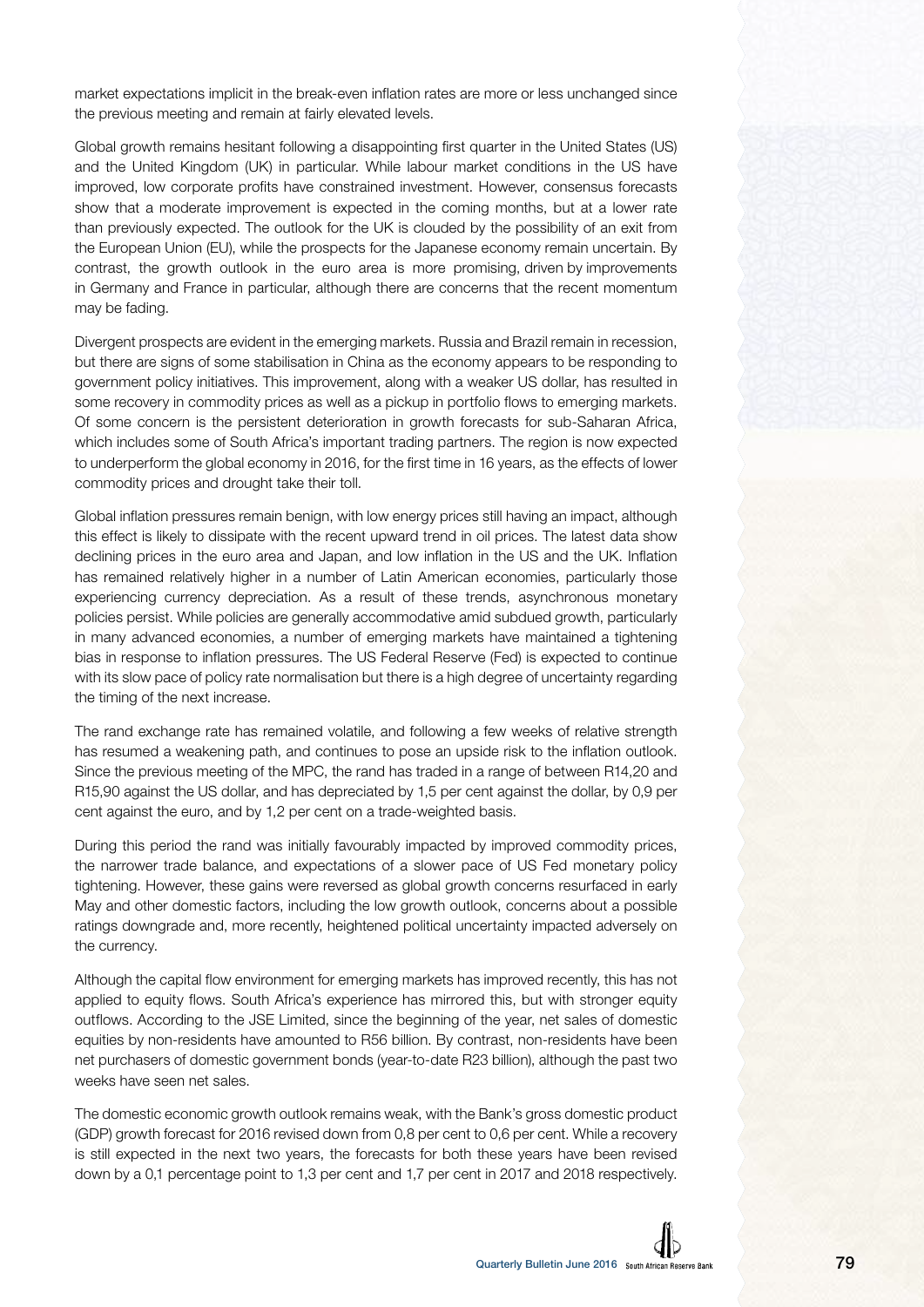With the estimates of potential output unchanged, the output gap is expected to widen over the forecast period. The Bank's leading indicator of economic activity continued its downward trajectory in February, consistent with the constrained outlook.

Recent high-frequency data paint a particularly bleak picture of the first quarter of this year, following a sharp contraction in mining output, minimal growth in the manufacturing sector, and declines in electricity production and consumption. While the Bank's forecast for GDP growth in the quarter is barely positive, it does represent the low point of the forecast, and a slow upward trend is expected going forward. This view is consistent with the favourable developments in the Barclays Purchasing Managers' Index (PMI) which has recovered fairly strongly to above the neutral 50-point level for the past two months. The real value of building plans passed, particularly non-residential, increased markedly on a 3-month-to-3-month basis, indicative perhaps of some life in the construction sector, despite very low levels of business confidence in the sector.

However, while the recent modest recovery in commodity prices may impact positively on mining output, prices remain low and the sector remains beset by higher input costs and regulatory uncertainty. The continuing drought is also expected to put further strain on the agricultural sector.

The economic slowdown is also reflected in labour market trends, with the unemployment rate rising to 26,7 per cent in the first quarter of 2016, from 26,4 per cent a year earlier. Although employment growth was positive over the year to the first quarter, the year-on-year growth rate moderated significantly, with employment losses recorded in a number of sectors, including manufacturing, agriculture and transport.

Household consumption expenditure also remains subdued, with low growth in retail sales in the first quarter. While there was a welcome increase in exports, new vehicle sales also continue to decline. The First National Bank/Bureau for Economic Research (FNB/BER) Consumer Confidence Index recovered to some extent in the first quarter of the year, although it still remains at depressed levels, and indicates a low willingness to spend and utilise credit among consumers.

The constrained outlook for household consumption expenditure is indicative of the absence of demand pressures in the economy. This is also confirmed in the weak wealth effects and the continued slow pace of credit extension to households. Although some improvement has been seen in this regard, growth remains negative in real terms and is mainly related to mortgage advances and general loans, particularly unsecured lending. Growth in credit extension to corporates remains strong, but moderated in March.

Wage growth appears to be moderating, with growth in nominal remuneration per worker in the formal non-agricultural sector declining to below 6 per cent in the fourth quarter of 2015, mainly due to lower private-sector remuneration growth. Once adjusted for labour productivity, growth in unit labour costs remained unchanged at 5,0 per cent in that quarter.

Food prices remain a significant risk to the inflation outlook in the face of persistent drought and exchange rate weakness. These pressures are evident in both the consumer price and producer price indices. Although for some time the MPC had been expecting an acceleration in food price inflation, the recent increases have surprised on the upside, and more aggressive food price increases are now forecast for the near term. The Bank now expects food price inflation to peak at around 12 per cent in the final quarter of this year. However, should food prices stabilise or decline later in the year, there is the potential for downside base effects next year. Futures prices suggest that both maize and wheat prices are expected to remain elevated for the rest of the year, reinforced by a sizeable increase in the domestic wheat import tariff.

The international oil price assumptions in the forecasting model have been increased, with the price of Brent crude oil remaining firmly above the US\$40 per barrel level since the second week of April. Demand has surprised on the upside and, despite an increase in supply from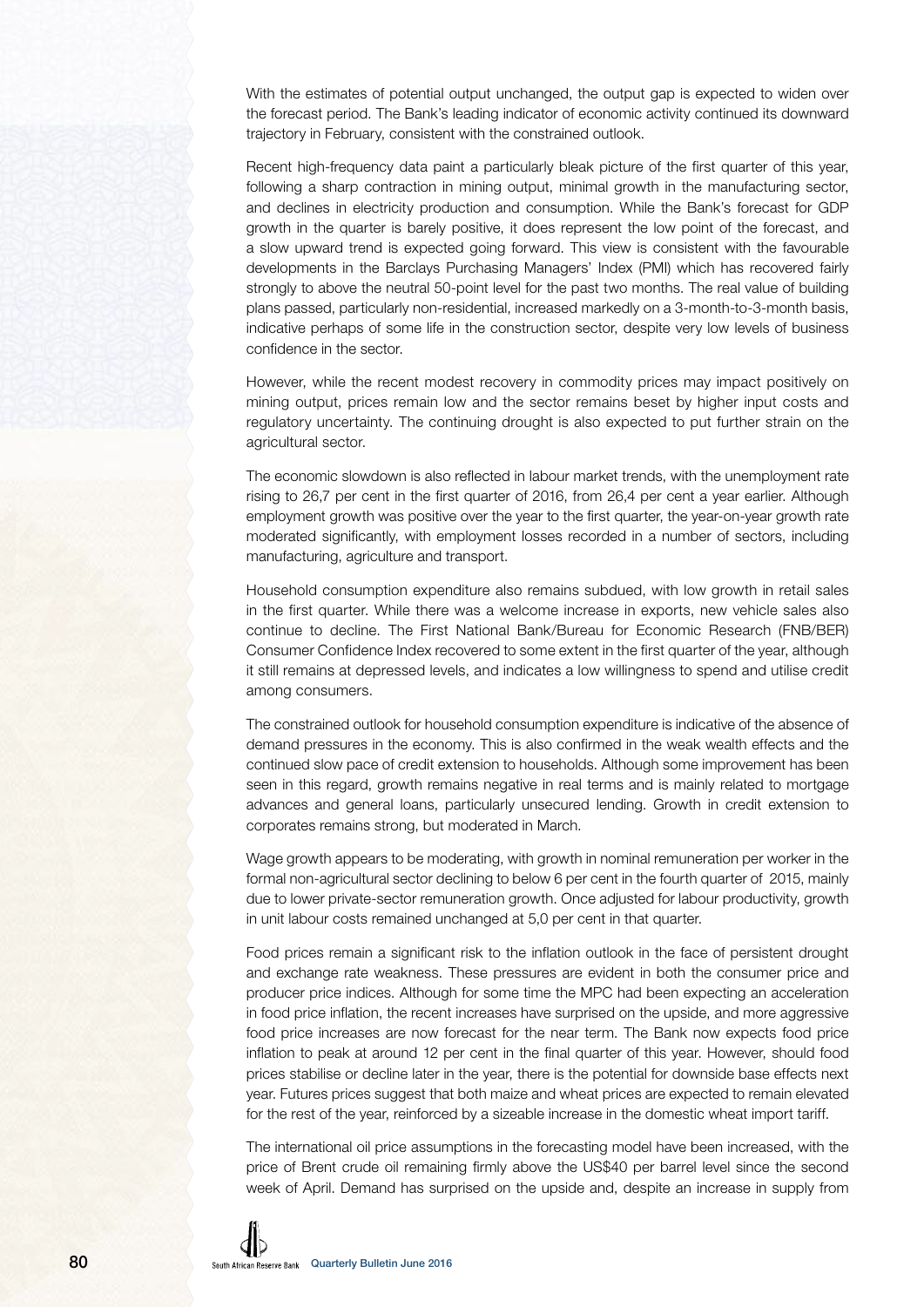Iran, output has declined in a number of countries. This upward price trend may, however, be contained by high levels of inventories. Domestic petrol prices have increased by a cumulative R1,00 per litre since March, mainly due to higher international prices and an increase in the fuel levy. Should current exchange rate and international oil price trends persist, a further significant increase can be expected in June.

The MPC faced the continuing dilemma of upside risks to the inflation forecast and a worsening growth outlook. The risks to the growth outlook are assessed to be on the downside, particularly in the short term, despite the downward revision to the forecast. Both the mining and agricultural sectors are expected to weigh heavily on the first quarter growth outcome, and the outlook is therefore dependent in part on whether these sectors rebound in the coming quarters.

The Committee remains concerned about the inflation outlook and the extended breach of the target. Although the inflation forecast has shown a moderate improvement over the medium term, the risks are still assessed to be on the upside. The exchange rate remains highly sensitive to domestic political developments and risks of an earlier-than-expected tightening in US monetary policy. The exchange rate implicit in the forecast is stronger than the current level, imparting a significant degree of upside risk. While pass-through from the exchange rate to inflation remains relatively subdued, there are indications that this may be increasing. There is also some upside risk to the international oil price assumption.

The Committee remains concerned that inflation expectations remain at uncomfortably high levels. Although core inflation has remained relatively contained in recent months, with a lower peak now expected, it is forecast to accelerate and exceed the upper end of the inflation target range for four quarters in response to exchange rate and wage pressures.

Some countervailing risks are also evident. While there is a risk that food prices may accelerate faster in the near term, the longer-term forecast assumes that food prices will stabilise by year end, allowing for favourable base effects next year. However, should food prices, particularly grains, decline in response to a normalisation of weather patterns, a much sharper downward food inflation trajectory could transpire. The absence of demand pressures and risks to consumption expenditure growth may also contribute to downside risks.

The increase in the repurchase rate at the previous MPC meeting contributed to the improvement in the longer-term inflation forecast, and that move should be seen in conjunction with previous actions in the cycle and the lagged effects of monetary policy. The MPC felt that there is some room to pause in this tightening cycle and accordingly decided to keep the repurchase rate unchanged for now at 7,0 per cent per annum. Five members preferred no change, while one member preferred a 25 basis point increase.

The MPC remains focused on its inflation mandate, but sensitive to the extent possible to the state of the economy. The MPC will not hesitate to act appropriately should the inflation dynamics require a response, within a flexible inflation-targeting framework. Future moves, as before, will continue to be highly data-dependent.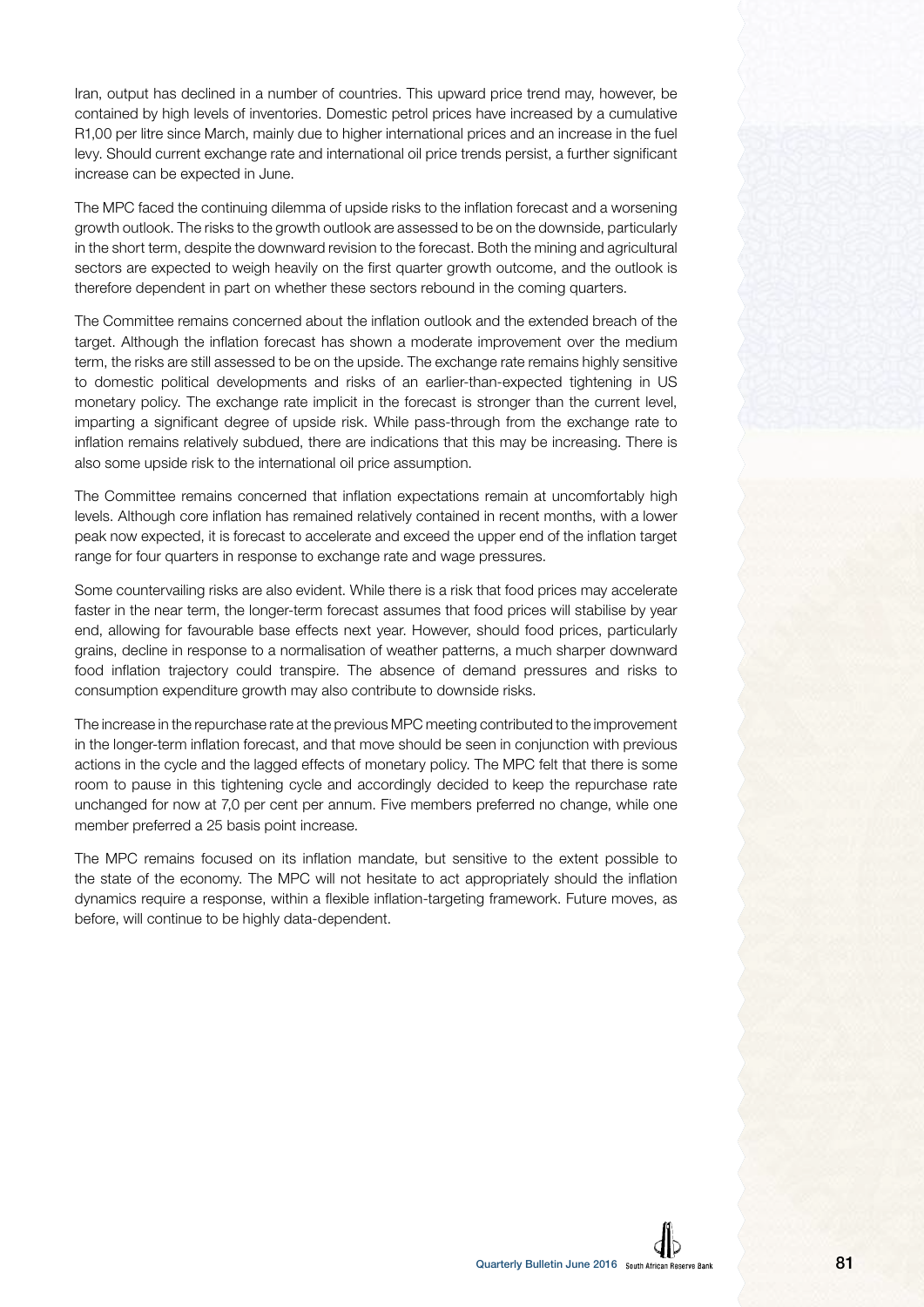# Summary of assumptions: Monetary Policy Committee meeting on 19 May 2016\*

### 1. Foreign-sector assumptions

|    | Percentage changes (unless otherwise indicated)                   |         | Actual  |                    |                                           | Forecast                   |           |
|----|-------------------------------------------------------------------|---------|---------|--------------------|-------------------------------------------|----------------------------|-----------|
|    |                                                                   | 2013    | 2014    | 2015               | 2016                                      | 2017                       | 2018      |
| 1. | Real GDP growth in South Africa's major trading-partner countries | 2,9%    | 3,1%    | 2,8%               | 2,7%                                      | 3,1%                       | 3,4%      |
|    |                                                                   |         |         |                    | 2,8%                                      | 3,2%                       | 3,5%      |
| 2. | International commodity prices in US\$ (excluding oil)            | $-6,4%$ |         | $-9,8\%$ $-19,3\%$ |                                           | $-9,0\%$ 1,0%              | 1,5%      |
|    |                                                                   |         |         |                    | $(-13,2%)$                                | $(2,0\%)$                  | $(3,0\%)$ |
| 3. |                                                                   | 108,8   | 99,2    | 52,5               | 42,0                                      | 52,0                       | 57,5      |
|    |                                                                   |         |         |                    | (37,0)                                    | (45, 0)                    | (50, 5)   |
| 4. |                                                                   |         |         |                    | $-1,6\%$ $-3,8\%$ $-18,7\%$ $-7,4\%$ 2,0% |                            | 3,0%      |
|    |                                                                   |         |         |                    |                                           | $(3,0\%)$ $(2,0\%)$        | $(3,0\%)$ |
| 5. |                                                                   | 0,3%    |         |                    | $-0,1\%$ $-3,5\%$ $-1,2\%$ 0,9%           |                            | 1,1%      |
|    |                                                                   |         |         |                    |                                           | $-1,5\%$ $(0,8\%)$ $1,0\%$ |           |
| 6. | Real effective exchange rate of the rand (index 2010 = 100)       | 81,91   | 79,17   |                    | 80,08 74,00                               | 75,00                      | 75,00     |
|    |                                                                   |         |         |                    | (71, 27)                                  | (71, 27)                   | (71, 27)  |
| 7. |                                                                   |         | $-3,3%$ | $1,1\%$            | $-7,6$ 1,4%                               |                            | 0,0%      |
|    |                                                                   |         |         |                    | $(-11,0\%)$                               | $(0,0\%)$                  | $(0,0\%)$ |

#### 2. Domestic-sector assumptions

|    | Percentage changes (unless otherwise indicated) |       | Actual |           |             | Forecast   |            |
|----|-------------------------------------------------|-------|--------|-----------|-------------|------------|------------|
|    |                                                 | 2013  | 2014   | 2015      | 2016        | 2017       | 2018       |
|    |                                                 | 3,3%  | 1,9%   | 0,3%      | 1,5%        | 1,0%       | 1,0%       |
|    |                                                 |       |        |           | (1,5%)      | $(1,0\%)$  | $(1,0\%)$  |
|    |                                                 | 8,7%  | 6,7%   | 1,7%      |             | 6,1% 8,5%  | 8,1%       |
|    |                                                 |       |        |           | 5,3%        | 8,4%       | (8,7%)     |
|    |                                                 | 11,8% | 7,2%   | $-10,7\%$ | 3,8%        | 11,5%      | 8,7%       |
|    |                                                 |       |        |           | $(0.0\%)$   | $(10,2\%)$ | (9,4%      |
|    |                                                 | 8,7%  | 7,2%   | 9,4%      |             | 10,1% 9,5% | 9,0%       |
|    |                                                 |       |        |           | $(12, 2\%)$ | $(13,0\%)$ | $(10,0\%)$ |
| 3. |                                                 | 2,1%  | 1,8%   | 1,6%      | 1,5%        | 1,6%       | 1,8%       |
|    |                                                 |       |        |           | (1,5%)      | (1,6%)     | (1,8%)     |
|    |                                                 | 5,00  | 5,57   | 5,89      | 6,71        | 6,75       | 7,00       |
|    |                                                 |       |        |           | (6, 25)     | (6,25)     | (6,75)     |

The figures in brackets represent the previous assumptions of the Monetary Policy Committee.

\* For an explanation of foreign-sector assumptions and domestic-sector assumptions, see pages 84 and 85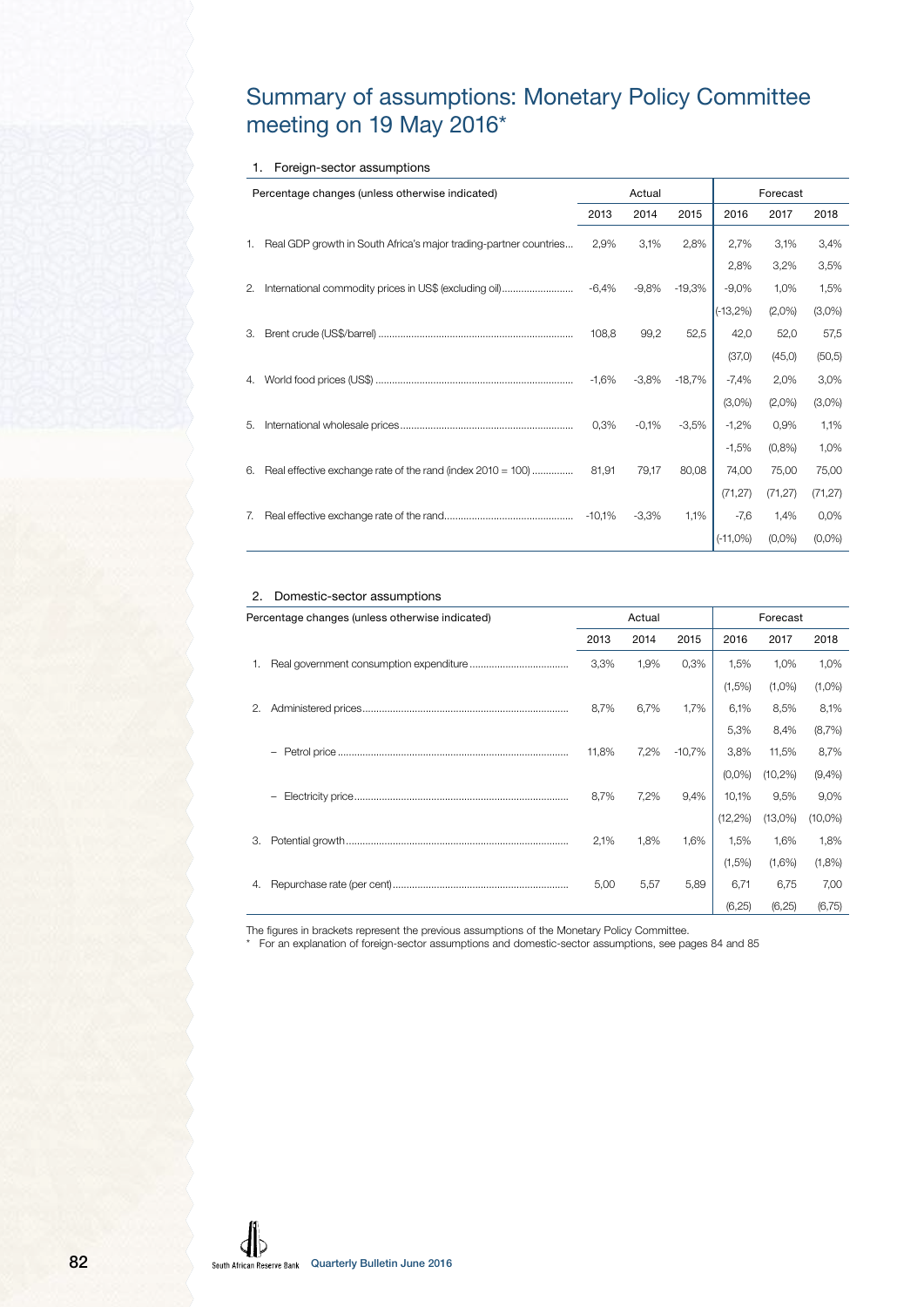| )                                                                      |
|------------------------------------------------------------------------|
|                                                                        |
|                                                                        |
|                                                                        |
|                                                                        |
|                                                                        |
|                                                                        |
|                                                                        |
|                                                                        |
|                                                                        |
|                                                                        |
|                                                                        |
|                                                                        |
|                                                                        |
|                                                                        |
|                                                                        |
|                                                                        |
|                                                                        |
|                                                                        |
|                                                                        |
|                                                                        |
|                                                                        |
|                                                                        |
|                                                                        |
|                                                                        |
|                                                                        |
|                                                                        |
|                                                                        |
|                                                                        |
|                                                                        |
|                                                                        |
|                                                                        |
|                                                                        |
|                                                                        |
|                                                                        |
|                                                                        |
|                                                                        |
|                                                                        |
|                                                                        |
|                                                                        |
|                                                                        |
|                                                                        |
| precast results: Monetary Policy Committee meeting on 19 May 2016<br>J |
|                                                                        |
| j                                                                      |
| I                                                                      |
|                                                                        |
| Í                                                                      |
|                                                                        |
| י<br>(<br>)                                                            |

| Year-on-year percentage change                                                                                                                                                                                                 |         |     | Actual |       |       |        |        |        |       |        |       |       | Forecast |       |        |       |       |       |       |        |
|--------------------------------------------------------------------------------------------------------------------------------------------------------------------------------------------------------------------------------|---------|-----|--------|-------|-------|--------|--------|--------|-------|--------|-------|-------|----------|-------|--------|-------|-------|-------|-------|--------|
|                                                                                                                                                                                                                                |         |     |        | 4     | 2015  |        | $\sim$ | ო      | 4     | 2016   |       | N     | ო        | 4     | 2017   |       | N     | ო     | 4     | 2018   |
|                                                                                                                                                                                                                                | 4,2 4,6 |     | 4,7    | 4,9   | 4,6   | 6,5    | 6,4    | 6,8    | 7,3   | 6,7    | 7,0   | 6,4   | 5,8      | 55    | 6,2    | 5,4   | 5,4   | 5,4   | 5,5   | 5,4    |
|                                                                                                                                                                                                                                |         |     |        | (4,9) | (4,6) | (6, 4) | (6,0)  | (6, 6) | (7.3) | (6, 6) | (7,1) | (6.9) | (6,1)    | (5,5) | (6, 4) | (5,4) | (5,5) | (5,6) | (5,7) | (5,5)  |
|                                                                                                                                                                                                                                | 5,7     | 5.6 | 53     | 5,2   | 5,5   | 5,5    | 5,8    | 6,2    | 6,2   | 5,9    | 6,2   | 6,0   | 5,3      | 5,1   | 5,7    | 5     | 5     | 5,2   | 5,3   | 5,2    |
|                                                                                                                                                                                                                                |         |     |        | (5,2) | (5,5) | (5,7)  | (6,1)  | (6,5)  | (6,5) | (6,2)  | (6.4) | (6,0) | (5.3)    | (5,0) | (5,7)  | (5,0) | (5,2) | (5,2) | (5.3) | (5, 2) |
| contractor C . visit C . The first contractor of the first contractor contractor contractor of the first contractor of the first contractor of the contractor of the contractor of the contractor of the contractor of the con |         |     |        |       |       |        |        |        |       |        |       |       |          |       |        |       |       |       |       |        |

The figures in brackets represent the previous forecasts of the Monetary Policy Committee.ğ ģ  $\frac{1}{2}$ 

# Selected forecast results (annual) Selected forecast results (annual)

| Per cent | Actual |        |        |           | Forecast |           |
|----------|--------|--------|--------|-----------|----------|-----------|
|          | 2013   | 2014   | 2015   | 2016      | 2017     | 2018      |
|          | 2,2%   | 1,5%   | 1,3%   | 0,6%      | 1,3%     | 1,7%      |
|          |        |        |        | (0,8%     | (1,4%)   | $(1,8\%)$ |
|          | -5,8   | $-5.4$ | $-4,4$ | $-4,6$    | $-4,7$   | $-4,9$    |
|          |        |        |        | $(-4, 6)$ | (4,7)    | $(-4, 9)$ |

The figures in brackets represent the previous forecasts of the Monetary Policy Committee. The figures in brackets represent the previous forecasts of the Monetary Policy Committee.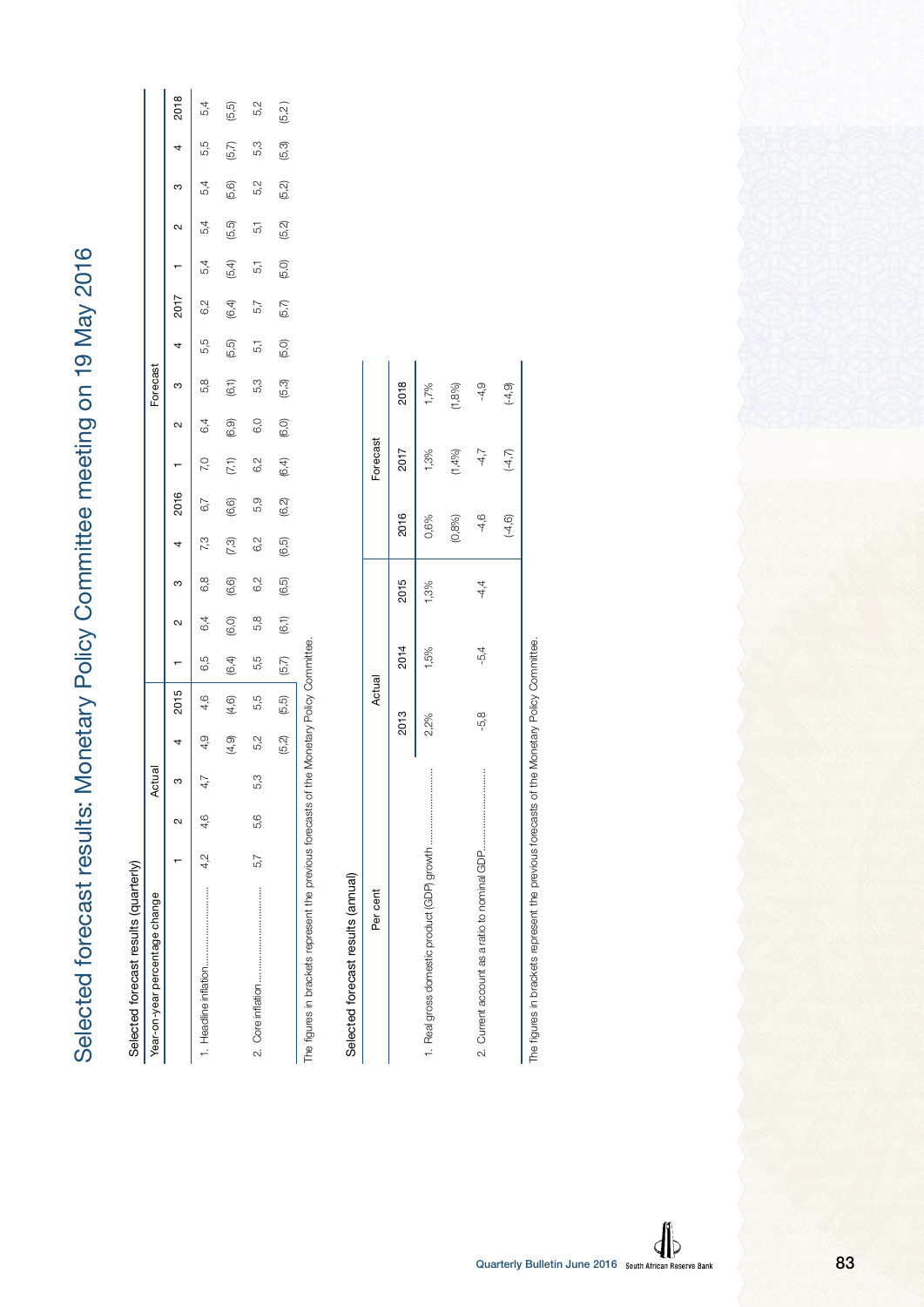

# Foreign-sector assumptions

- 1. Trading-partner gross domestic product (GDP) growth is determined broadly using the Global Projection Model (GPM) of the International Monetary Fund (IMF), which is then adjusted to aggregate the GDP growth rates of South Africa's major trading partners on a trade-weighted basis. Individual projections are done for the four largest trading partners: the euro area, China, the United States (US) and Japan. The remaining trading partners are grouped into three regions: emerging Asia (excluding China), Latin America, and the Rest of Countries bloc. The assumption takes account of country-specific 'consensus' forecasts as well as IMF regional growth prospects.
- 2. The commodity price index is a weighted aggregate price index of the major South African export commodities based on 2010 prices. The composite index represents the total of the individual commodity prices multiplied by their smoothed export weights. Commodity price prospects generally remain commensurate with global liquidity as well as commodity supply/ demand pressures as reflected by the pace of growth in the trading-partner countries.
- 3. The Brent crude oil price is expressed in US dollar per barrel. The assumption incorporates an analysis of the factors of supply, demand (using global growth expectations) and inventories of oil (of all grades) as well as the expectations of the US Energy Information Administration (EIA), the Organization of the Petroleum Exporting Countries (OPEC) and Reuters.
- 4. World food prices uses the composite food price index of the Food and Agriculture Organization of the United Nations (FAO) in US dollar. The index is weighted using average export shares and represents the monthly change in the international prices of a basket of five food commodity price indices (cereals, vegetable oil, dairy, meat and sugar). World food price prospects incorporate selected global institution forecasts for food prices as well as imbalances from the anticipated trend in international food supplies relative to expected food demand pressures.
- 5. International wholesale prices refers to a weighted aggregate of the producer price indices (PPIs) of South Africa's major trading partners, as per the official real effective exchange rate calculation of the South African Reserve Bank (the Bank). Although individual country consumer price index (CPI) inflation forecasts provide a good indication for international wholesale price pressures, the key drivers of the assumed trend in global wholesale inflation are oil and food prices as well as expected demand pressures emanating from the trends in the output gaps of the major trading-partner countries. Other institutional forecasts for international wholesale prices are also considered.
- 6. The real effective exchange rate is the nominal effective exchange rate of the rand deflated by the producer price differential between South Africa and an aggregate of its tradingpartner countries (as reflected in the Quarterly Bulletin published by the Bank). Although the nominal rate is a weighted average of South Africa's 20 largest trading partners, particular focus is placed on the rand outlook against the US dollar, the euro, the Chinese yuan, the British pound and the Japanese yen. The assumed trend in the real effective exchange rate remains constant from the latest available quarterly average over the projection period. However, due to the time delay in the calculation of the real effective exchange rate, the most recent trend in the nominal effective exchange rate is adjusted with the assumed trend for the domestic and foreign price differential for the current quarter. This may result in a technical annual adjustment over the current and next forecast year that differs from zero.